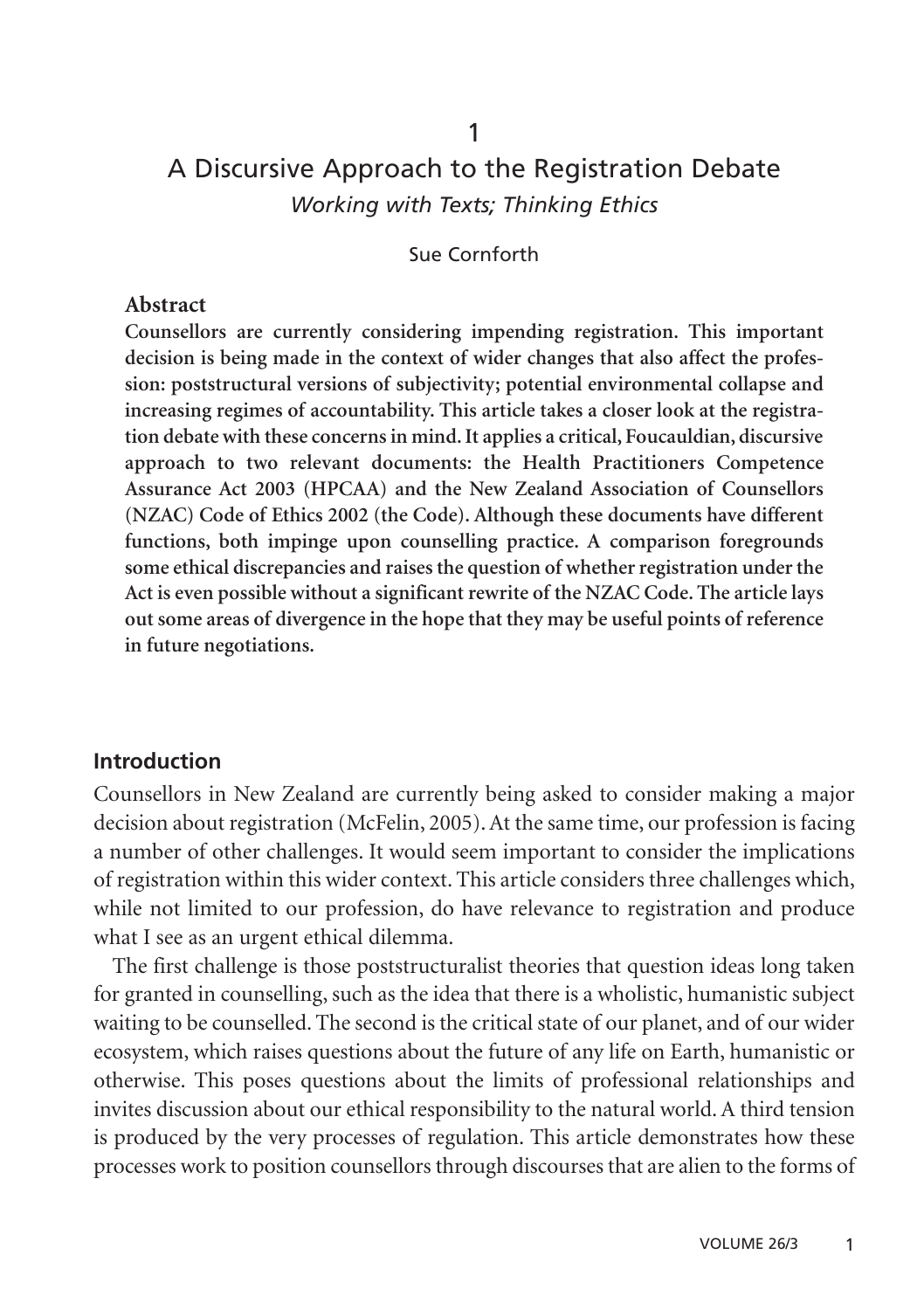communication and language practices to which we have long been committed and which continue to be articulated as central values for our profession. In particular, the article considers excerpts from documents at the centre of the registration debate, the NZAC Code of Ethics (2002) (the Code) and the Health Practitioners Competence Assurance Act 2003 (HPCAA). In considering these documents, I take a discursive approach, as outlined below.

After paying attention to each of these three challenges in turn, the article outlines the rationale for taking a discursive approach. It goes on to compare the two documents and consider their ethical implications for professional counselling in New Zealand at this time.

# **Current challenges**

In her excellent description of the principles of poststructural theory, Chris Weedon (1987, p. 19) shows how poststructural theorists have argued for the importance of language in creating what we take to be reality, and thus the way language shapes people's lives. Poststructuralism investigates the way knowledge is constructed, and thus questions what may previously have been taken for granted as representing truth. These writers show how in the construction of knowledge, other potential knowledge may be excluded. For example, with the rise of medical science, folk medicine has lost legitimacy. These ideas offer alternative ways of thinking about power and its close interrelationship with knowledge. Through these approaches to knowledge, there arises the possibility of more possibilities: once singular, taken for granted truths come under question, there is more space for multiplicity and difference.

Although it is not the purpose of this article to go into these theories in detail, they have unsettled many of the humanistic ideals that have been important in the history of counselling. If the idea of a true self cannot be taken for granted, we must question where we locate the power in 'facilitating' or 'empowering' others (see also Winslade et al., 1999). We are challenged to move on from the central position of 'persons' in the universe and dualisms that describe existence in terms of human and non-human. We must continue to challenge ourselves in developing new ways of thinking about and doing counselling. Most importantly, decisions made about the future of counselling in New Zealand, including any decisions about registration, need to use ways of thinking that take these poststructuralist ideas into account.

The current state of the environment also poses a challenge to responsible counselling practice. The future of counselling is intimately bound up with the future of life, yet in a threatened universe we restrict responsible caring to human relationships. This is dubious ethical practice. At the same time as poststructural theory is encouraging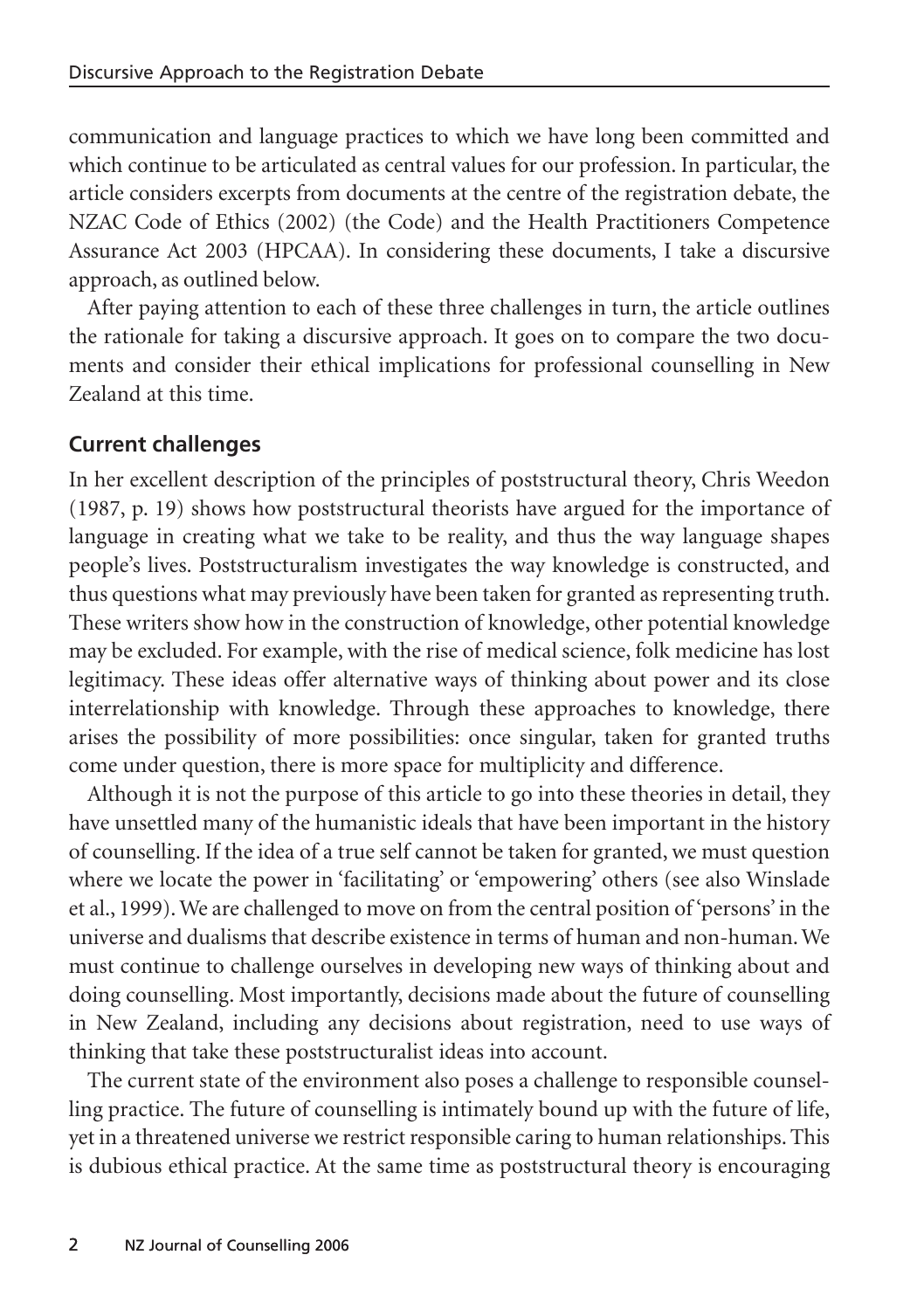multiplicity and difference, the natural world is being reduced to sameness. This is happening through the increase of monoculture and by the reduction in natural environments and consequent species loss. Many scientists, historians and others claim that human impacts are endangering the natural world so much that the future for human and other life is fast approaching a 'tipping point' (Pacific Institute of Resource Management, 2006; Wright, 2004). Beyond these tipping points, it is questionable whether the natural world will have the ability to sustain life as we know it.

In the context of my concern for the natural world, I note the irony in the fact that counsellors often describe their role as acting to increase clients' resources. The Code's description of counselling is: 'to assist clients to … develop more resourceful ways of living' (NZAC, 2002, s 2) – all this while natural resources are running out. Meanwhile, it is the Eurowestern demand for resources that has impacted so savagely on the Third World and on the biosphere itself. This counselling descriptor no longer seems ethical when one takes a broader view. Our concern for what makes a good and healthy life should not ignore the limited timeframe within which this good and healthy life might be enjoyed. I would argue that we have a responsibility to extend a commitment to'responsible caring' (NZAC, 2002, s 3.4) to the natural world. I take the position that before registering under the HPCAA we need to engage in a debate about what health might be and what is its relevance to sustainability.

Finally, counselling is coming increasingly under surveillance. We self-reflect, are supervised, and if we are registered, will be overseen, monitored, audited and reviewed. These steps have been progressively implemented as requirements of counselling training and membership over the last thirty years. They are presumed to provide a check on the quality of the service delivered. While the merits of associated professionalisation may often be debated (e.g. Dale, 2003; Miller, 1994), it is not so common to question the merits of accountability (see also Crocket, 1999).

I argue that our profession has too readily taken up the terms of an accountability discourse without paying attention to the effects talking on these terms might have on what is at the heart of our work. There are distinctions between discourses that 'objectify', that is, that speak in the languages of examination/accountability, and the more familiar 'subjectifying' discourses and language of counselling and 'self' expression (Fairclough, 1992). Fairclough notes the tendency of discourses to 'colonise' other discourses. His emphasis is on the ways the counselling subjective discourse is having a 'softening effect' on workplace communication. My concern is for the potentially colonising effects of the increasing use of regimes of surveillance in counselling. I argue that we should be wary of eagerly embracing a registration process without considering its effects and potential to relegate subjectivity to private internal spaces.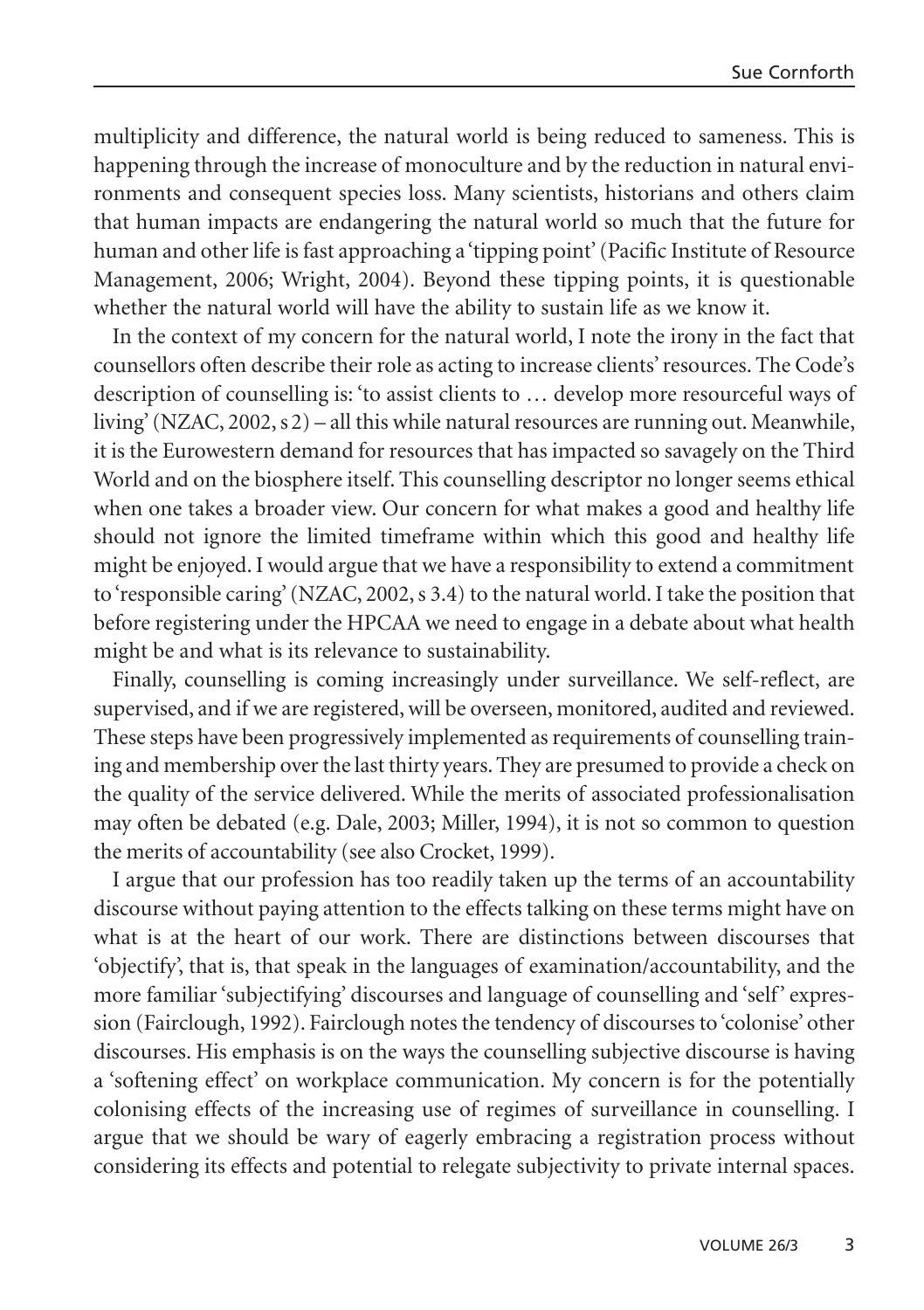Having considered these challenges, the article turns now to outlining the rationale for a discursive investigation of texts relevant to the registration debate, before going on to consider selected texts.

# **A rationale for a discursive approach**

A central poststructuralist figure, Foucault (1972), described discourses as controlled systems for the production of knowledge. On these terms, all documents, advertisements, meetings, and all the various statements we might use when discussing something such as ethics or registration constitute a discourse. Discourses work to create the thing about which we are talking – and they also set a limit on what can be said or done on its terms. In this way, discourses legitimise certain forms of authority while excluding others. In creating the object about which we are talking – here counselling registration – discourses also produce subject positions. These are positions that people may take up or resist (Davies, 1996) or from which, on the terms of the discourse, they might be excluded (Burman, 1991).

On the basis of these theoretical ideas, I will now consider excerpts from the Code and from the HPCAA by looking at, and comparing, the subject positions they offer; the objects they produce; the ways they put together statements; the options for agency, or action, that they offer, and what positions they exclude. In taking this approach I am following, in particular, a direction suggested by Foucault in 1968 (Foucault, 1968/ 1998). In this approach, focus is on the way sentences are constructed and positions taken. Based on poststructuralist understandings, this approach is different from the more usual hermeneutic or phenomenological approaches taken by counsellors, with their focus on experience and meaning. Rather, this approach invites you to first give attention to the language practices in use that produce what is under study. Foucault (1968/1998) advised this approach as a way of avoiding the trap of falling uncritically into taken-for-granted ways of thinking.

The following section is, then, in two parts. First, I look at the ways in which objects and subjects are produced by particular language use. Then, on the basis of the points I make, I offer interpretation.

# **Two texts: Health Practitioners Competence Assurance Act 2003 and the NZAC Code of Ethics 2002**

Although these two texts have completely different functions, I bring them together in considering their implications for registration. The Code is already a central document in defining counselling; with moves toward registration, the HPCAA has the potential to also define counselling. Because of the definitional effects of these documents,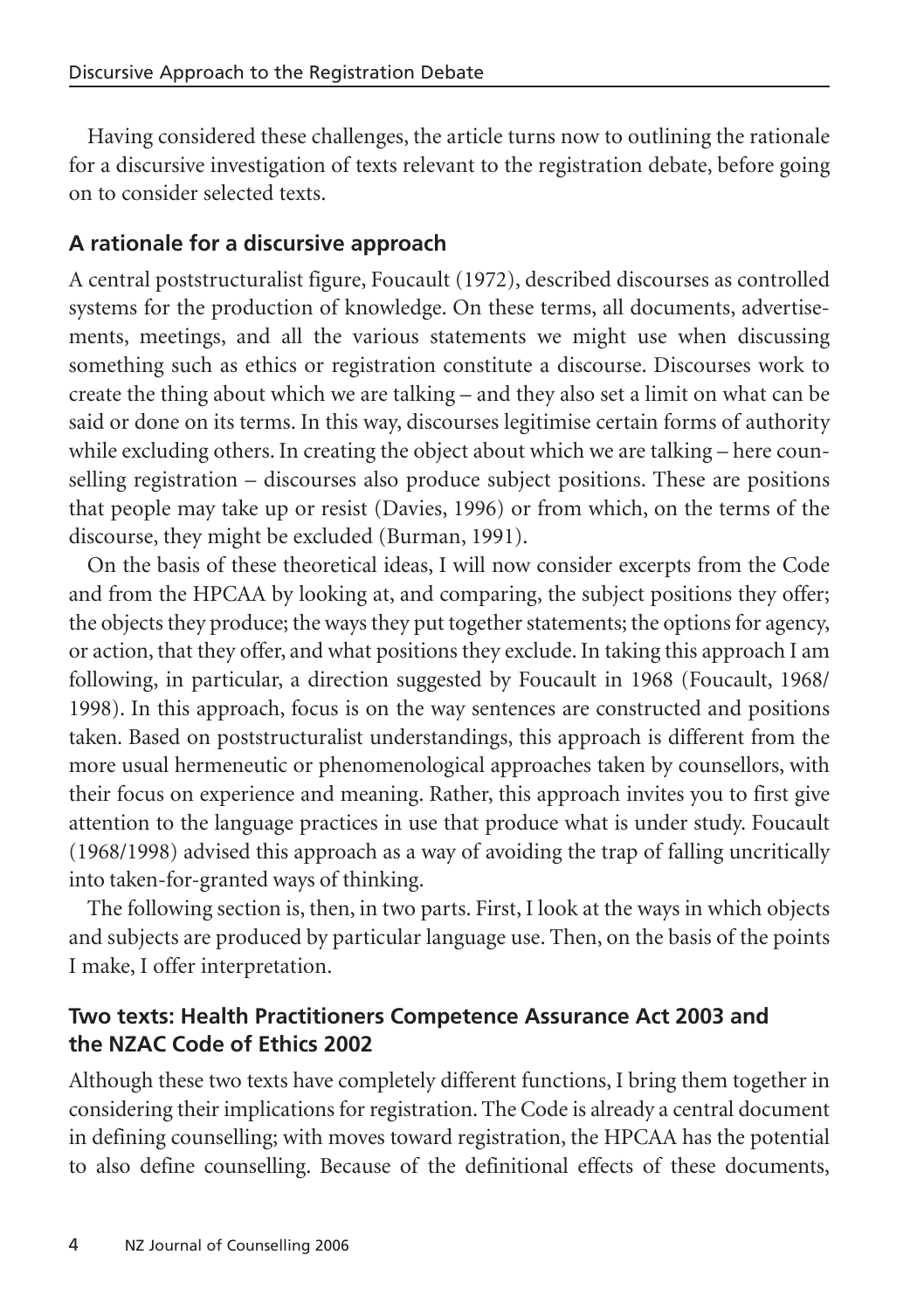counsellors are positioned to defer to the relations of power each produces. My contention is that the two documents, and the relations of power they inscribe, are so different that, if the HPCAA comes to include counselling as a scope of practice, counsellors will be placed in the position of choosing between the two positions. My overarching concern is that in accepting the HPCAA we may be in danger of relegating therapy, our clients and the natural world to a second, iniquitous place.

# Discourses offer subject positions

I focus now on the idea that a discourse offers people subject positions, and consider some subject positions offered by the HPCAA and the Code.

Turning first to the HPCAA, I note that health practitioners assess, improve, protect, or manage mental health (s 1.5.1). They 'perform services that fall within the description of a health profession' (s 1.5.1). Transitive verbs indicate that health professionals are in direct control of their objects: they do something to something else.

NZAC counsellors, however, are positioned by their Code to 'seek to assist', 'act with care', 'avoid doing harm', 'actively support' and 'treat with respect' (ss 2; 4.1; 4.3; 4.9). These are non-transitive and modified verbs, which produce a different relation between counsellors and those with whom they work. This language practice has the effect of producing for counselling a more modest project than that of the HPCAA.

The Code's emphasis on 'partnership', 'work with clients' and 'consultation with the client' (ss 3.2; 5.16.a; 5.3), for example, contrasts with the HPCAA's emphasis on practitioners performing beneficent actions upon others. The HPCAA emphasis offers the familiar expert positions of positivist approaches in psychology (Bond, 2000), approaches not aligned with the philosophical position claimed by NZAC with the adoption of the 2002 Code.

# Implications for partnership

Even this brief comparison has its implications. The HPCAA does not appear to offer a place for partnership. Psychotherapists and psychologists may prioritise the active agency implicit in beneficence, but counsellors have historically prioritised a more inclusive way of working. In this they are influenced by Rogers' (1942) proposition that each individual knows, at some level, what is right for them. Counsellors have often refrained from giving direct advice as experts in the belief that this is one of the roadblocks to helpful listening.

In prioritising partnership the NZAC Code of Ethics challenges the more common counselling value of autonomy. This move has been a well thought out and significant step. Partnership takes its Treaty responsibilities more seriously. To my mind it goes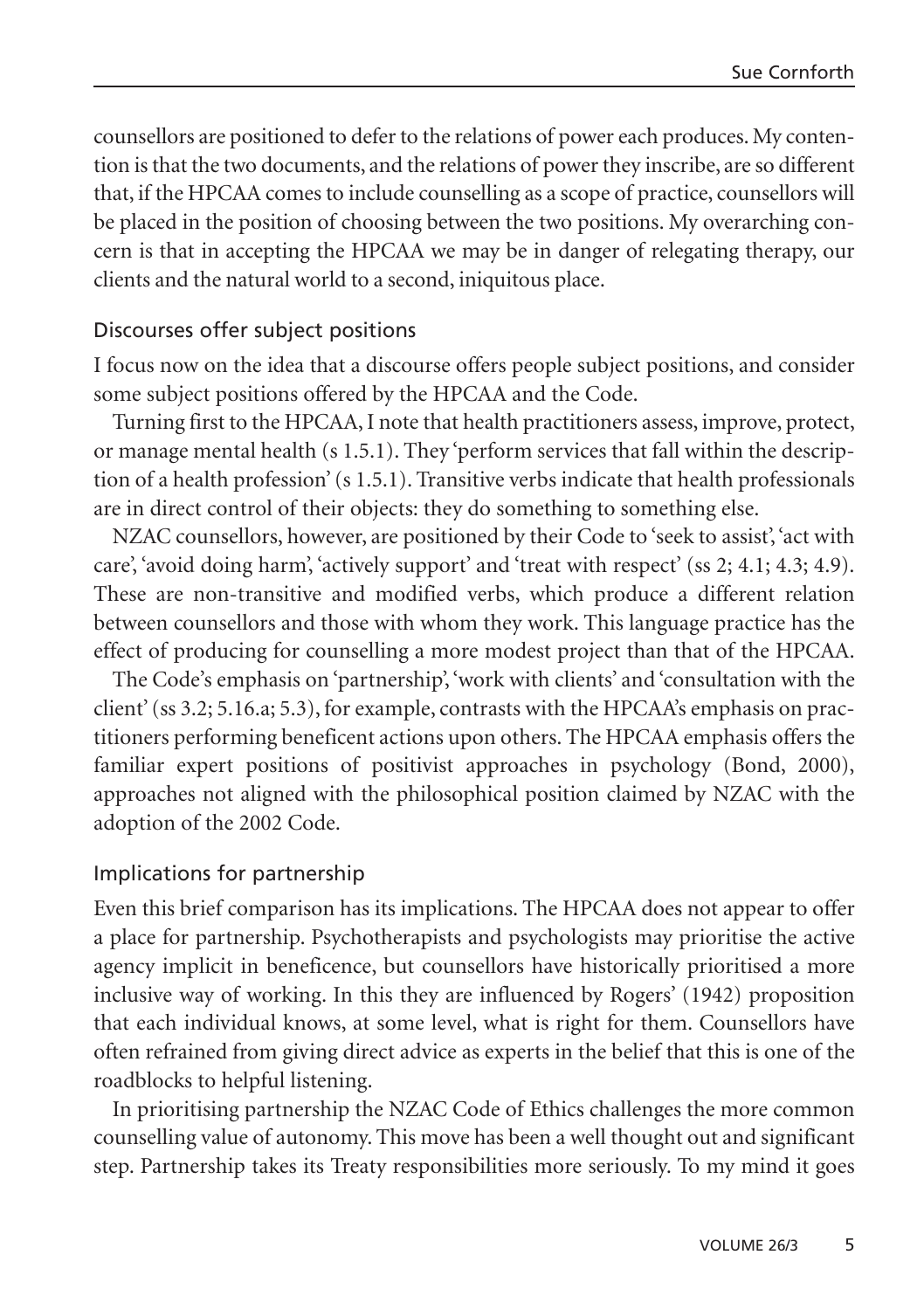further than the 'fitting in' of Maori processes that the authority might agree to accommodate (McFelin et al., 2006). Partnership has been a hard-fought position which acknowledges the need to be more inclusive to Maori in particular and commits to ongoing debate and dialogue. It also goes further than accommodating a certain ethnic group. In the Code it represents a commitment to a certain philosophical stand.

It is not by chance that the Code has this emphasis (Winslade et al., 2002). This version of the Code involved taking some deliberate steps. One of these was to no longer use the language of beneficence. Another was to name partnership as a core value in counselling, and list it above autonomy. Yet another was to have a valuescentred Code, so that ethical principles are then expressed in terms of actions taken in relation to those agreed values. These changes were purposeful expressions within a discourse of counselling to offer particular subject positions.

While autonomy, with its connection with a unitary, agentic subject, can be critiqued (e.g. Davies, 1991), partnership has a longstanding theoretical basis that reaches beyond the Eurowestern tradition. It has been taken up in therapy with the current emphasis on partnership's correlative, the relationship, and is advocated in such concepts as intersubjectivity (Benjamin, 1986), relational depth (Cooper, 2005) and attunement (Erskine, 1993; Hargarden & Sills, 2002). This focus on relationship is accompanied by a strong poststructural critique of 'expert' positions from which some 'do good' to other people (e.g. Gergen, 1989; Gore, 1992).

Thus the problem with the HPCAA is its apparent prioritising of beneficence. For counsellors, this would appear to be a backward move. The danger in registration is that partnership may be relegated to the private spaces of therapy and limited to certain processes with certain cultural groups.

From considering the subject positions offered on the terms of these extracts, I turn now to consider the objects produced by the two discourses.

# Discourses produce objects

What sort of object do the two documents bring into being? How do they describe their interest? The HPCAA speaks out of a discourse that tightly controls its object. Health practitioners, according to the Act, assess, improve, protect, or manage 'physical or mental health' (s 1.5.1). 'Physical and mental health' are strictly defined and limited. Health practitioners 'may only use names, words, titles, initials, abbreviations, or descriptions … of a particular kind … if registered' (s 1.7.1). In addition, 'no health practitioner may perform a health service that forms part of a scope of practice … unless permitted' (s 1.8.2).

The Code does not position counsellors in order to produce a restricted version of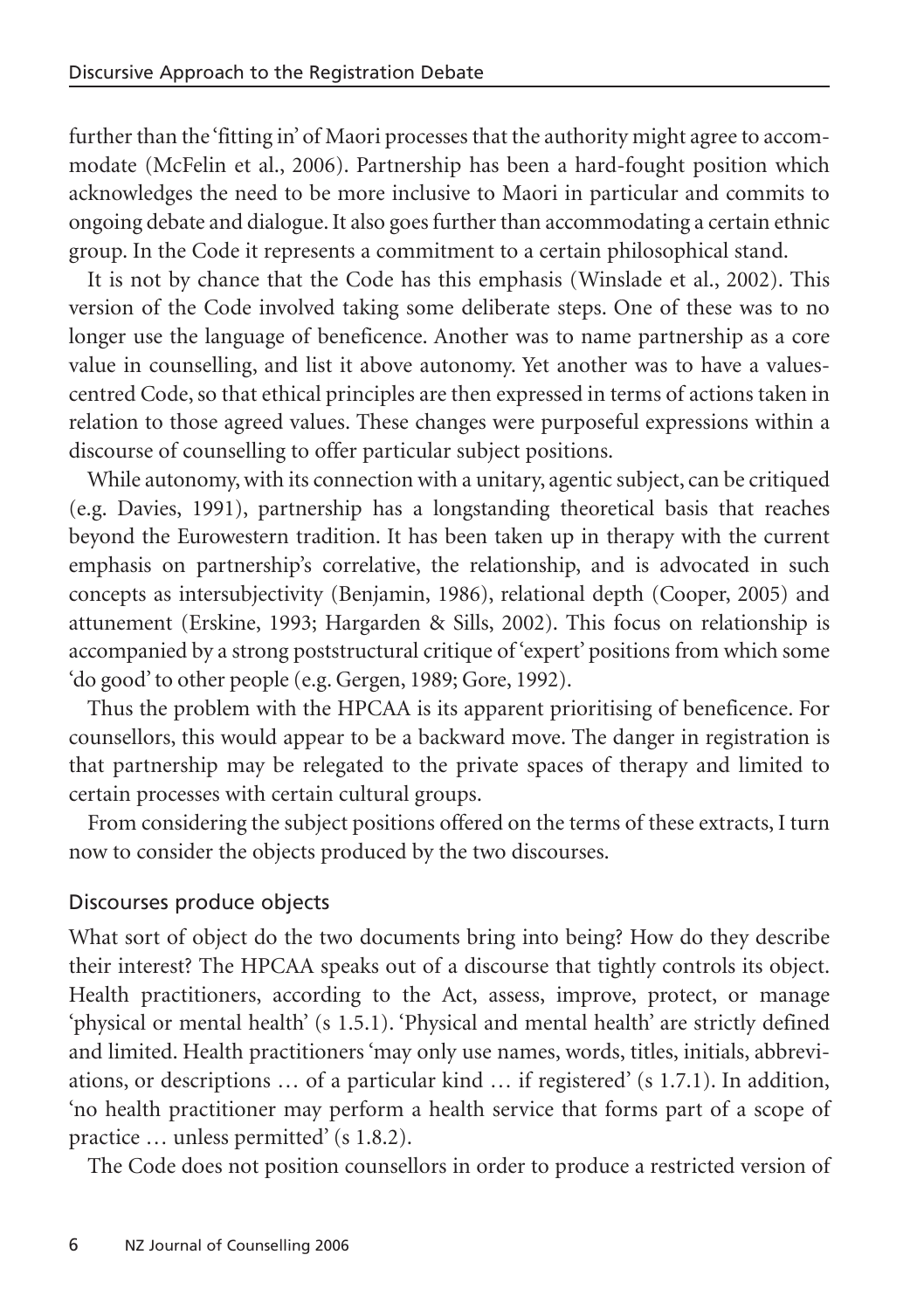mental health. The object, here italicised, constructed on the terms of this discourse, is from the outset more slippery. According to the Code, it is the nature of counselling to 'seek … to increase *[clients'] understanding of themselves*' and 'seek to develop *more resourceful ways of living*' (s 2). Counsellors express their values by seeking 'to increase *the range of choices and opportunities for clients*' (s 4.6).

The object of counselling is thus unrestricted, multiple and diverse. Furthermore, the Code at times positions clients between counsellors and their objects. Counsellors are to seek the 'client's *consent*' (s 5.14.b) and assist 'their [the client's] *understanding of themselves*' (s 2). This has the effect of placing clients, rather than counsellors, more directly in control of their, still diverse, material. Counselling is thus once removed from the site of its presumed agency. Counsellors are given more direct control over the type of object jointly produced, through the value of responsible caring (s 3.4). Responsible caring allows counsellors to resist a dangerous object. They can 'warn *third parties*' (s 5.1.d) and 'notify *the Association*' (s 8.1.b). It also ensures that, otherwise, counsellors remain true to jointly produced objects.

In discursive terms, objects become the 'truth' in which authority is located. For example, counsellors take it for granted that 'confidences' and 'client consent' are desirable and 'true' objects. It is to these that they are made accountable/responsible. However, the different ways in which objects are described in the Code and the Act produce different versions of accountability/responsibility.

In the next section I consider how the way in which objects are described determines to whom/what counsellors should be responsible.

#### Implications for responsible caring

The way in which objects are described in the two documents suggests two fundamentally different philosophies. These have implications for epistemology and accountability. They determine what will be counted as evidence in deciding what is acceptable or responsible practice. I argue that the Code's core value of 'responsible caring' would be challenged under registration.

Discourses formed around tightly controlled objects found their knowledge on quantitative methodologies. These are the methodologies that form the basis of the randomised controlled trials (RCT) that inform evidence-based practice. They begin with a philosophical assumption that the object, 'mental health', *can* be captured and defined. Authority becomes located in 'mental health' and it is to this that mental health practitioners are made accountable.

There have been critiques of this type of evidence, especially when working with what Cochrane (1999) calls 'care' conditions such as counselling, rather than the 'cure'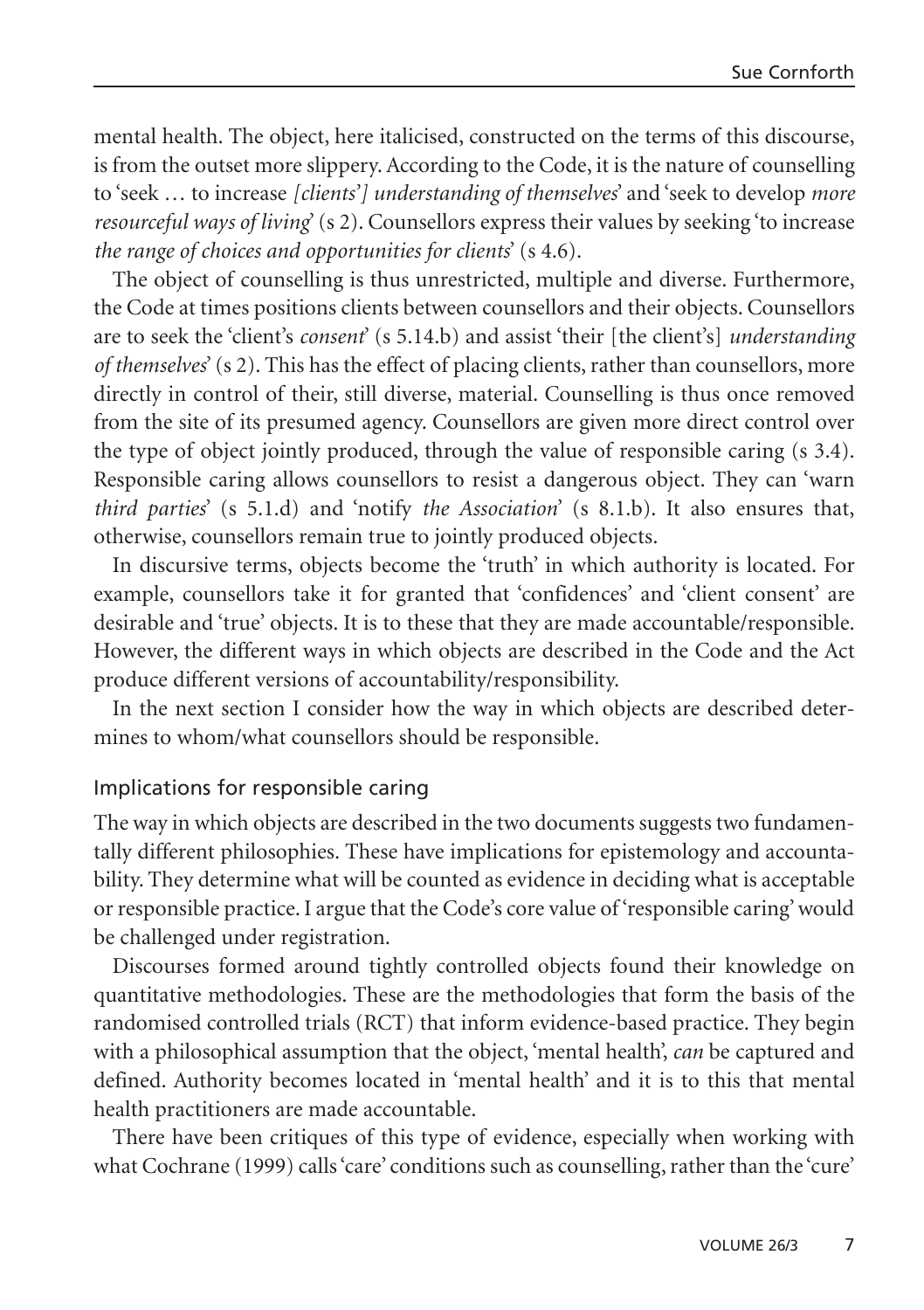conditions that are more common in health settings. A commitment to responsible *caring* situates counsellors differently from health practitioners.

The counselling discourse produces multiple and diverse objects. These objects are shared by counsellors and clients alike and authority becomes located in the partnership. The Code advises counsellors to 'establish with clients the aims or purposes of counselling and renegotiate them as necessary' (s 5.4.b). Counsellors, through this negotiating, have responsibility to their clients. The successful outcome of therapy is often subjective and as Tantam (2002) notes, in his discussion of benefit, difficult to define.

The counselling position is supported by poststructural literature, which critiques the application of universal standards to human subjects (objectifying) and subsequent normalising practices. The knowledge base of poststructuralism's complex, multi-layered world view is drawn from the many forms of qualitative inquiry. However, qualitative research methods have not yet reached the status of scientific enquiry that supports the quantitive project. In the meantime, several writers have voiced concern for minority groups in particular, when good practice is based on achieving externally determined outcomes.

Smith (as cited in Strathdee, 2004) expresses concern that 'delivering predetermined state-driven outcomes' reinforced by accountability measures may reduce the 'ability to develop meaningful and perhaps effective relationships' (p. 39). There is also little incentive for counsellors to attempt to work with the more challenging relationships, and practitioners may avoid taking on board those cases that are unlikely to improve (Strathdee, 2004). Several writers have observed that those who do not fit the requisite template are likely to be marginalised, come from minority groups and be given biological interventions (Chantler, 2005). Finally, where there are restrictions, the potential for creativity and innovations is reduced. McLeod (2003) notes that the greatest periods of innovation occurred in therapy with practitioner-based research, when practitioners refused to be bound by, and challenged, external standards.

These concerns, which arise from describing the object under focus, bring a commitment to the fourth core counselling value, 'responsible caring' (3.4), into question. Under registration, the object of 'responsible' may have to shift from the client and their concerns to the defined standard of health. Could both responsibilites co-exist? There are many problems in being accountable to different contractual arrangements, and one would not want to see counsellors positioned as scapegoats when contracts are challenged. The Code urges counsellors to 'be even handed' (s 5.11.c) where multiple contracts are concerned. But it is worth noting that there is always a danger with contracts involving 'care', that they become relegated to the lesser, internal or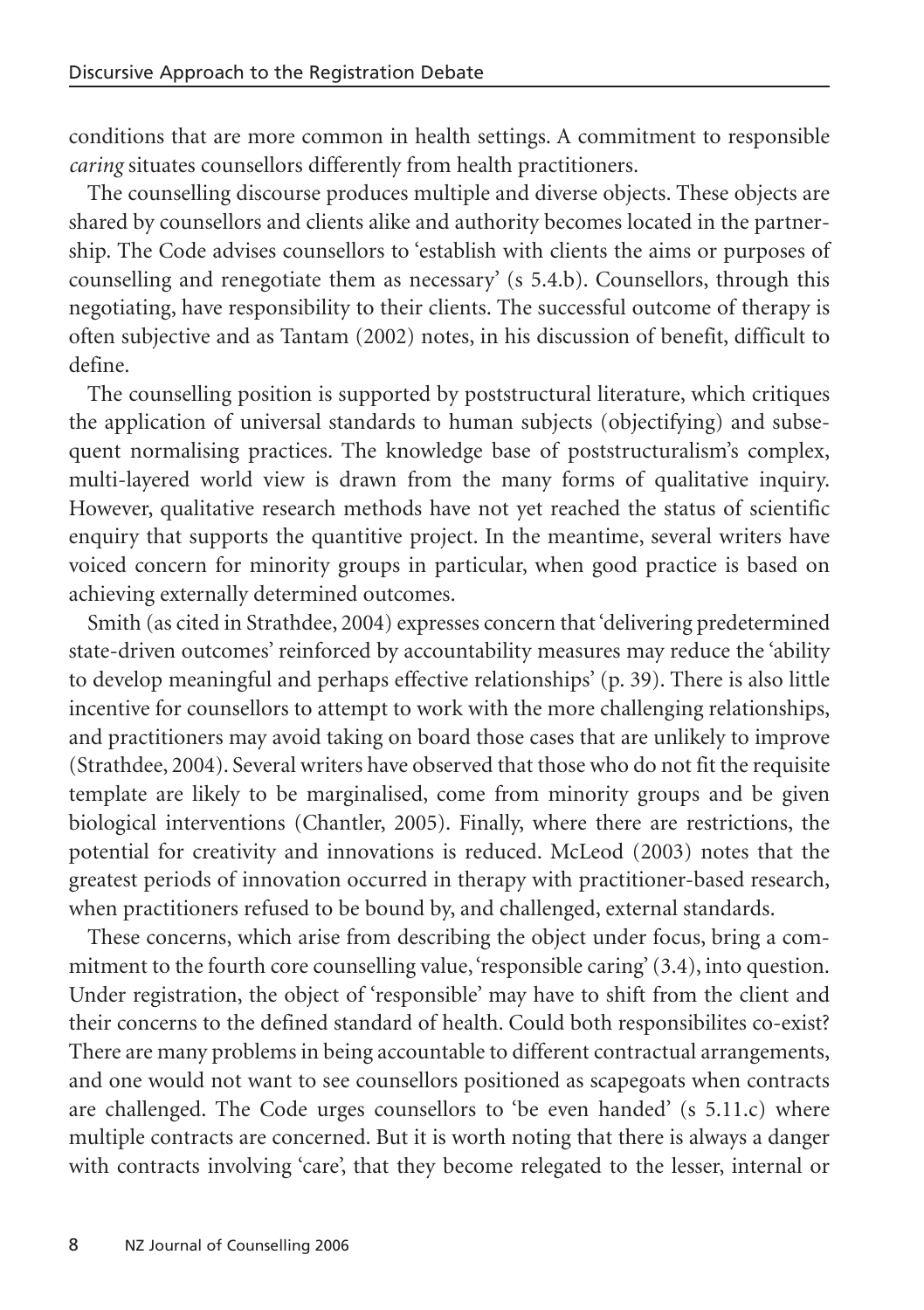private spaces of (in this case) therapy (see also Held, 1995). Whether or not these matters can be negotiated is yet to be seen.

Having considered the different kinds of object produced in the two documents, and their respective implications for responsible caring, I now turn to another linguistic feature, the use of negations and prepositions. I focus on the negative and the positioning of 'from'.

#### Putting together statements

Subtle differences in the positioning of little words/details in any text can have huge implications for the dynamics of power. This section looks at how sentences are put together. I propose that the different use of prepositions and negations in the two texts has implications for an ethic of social justice.

In the HPCAA 'serious harm' may come '*from*' the health practitioner (ss 1.4.3.a & b; my italics). The Act's function is 'protecting the public *from* health practitioners who practise below the required standard' (s 1.4.3). In the Code, 'serious harm' may come '*from*' the client (s 5.1.d) or '*from*' circumstances external to both the client and the counsellor (s 5.1.a).

The HPCAA 'restricts'  $(s 1.3.2. d)$ , 'prohibits'  $(s 1.4.1.c)$  and 'stops'  $(s 1.4.2.c)$  practitioners, while 'enabling' the authority/minister (s 1.4.3). The Code, on the other hand, has progressively removed the negative in relation to counsellors, while seeking to enable the client. In the Code, the negative is used in only nine out of approximately one hundred clauses. Here it negates activities that might involve sex, bodies and money (Cornforth, 2006). The HPCAA frequently negates. In particular, it negates the unqualified, the unregistered and the uncertified (s 1.4.1).

The value of social justice (NZAC Code, s 3.6) commits counsellors to address the wider relationships of power within which they are constructed. It calls for counsellors to 'take account of … biases, and seek to limit any [subsequent] harmful impact' (s 5.2.a). I have shown that the HPCAA and the Code look in different directions when seeking the source of any impending harmful impact. I have also shown that they both use the negative differently in effecting any limits. I now consider how this might impact on our interpretation of social justice.

# Implications for social justice

There appear to be differences both in how the HPCAA and the NZAC membership view harm, and in how that harm should be dealt with. Influenced by social-constructionist views, many counsellors have progressively moved towards locating harm in unjust social contexts. Counsellors have always been committed to justice, but in the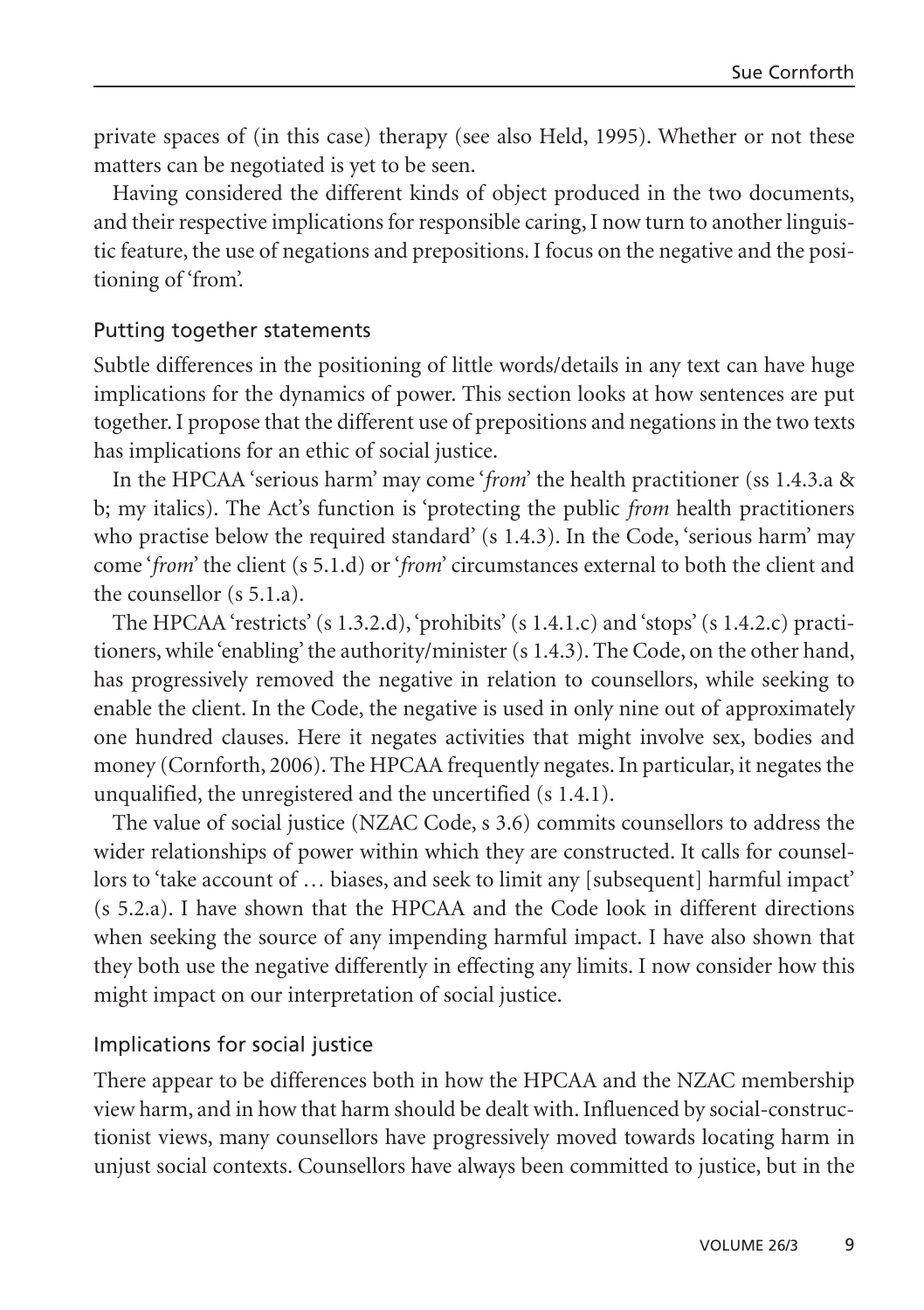latest version of the Code they have altered the value 'justice' to read 'social' justice (s 3.6). This has the effect of acknowledging those unjust relationships of power which disadvantage some groups. In order to deal with this, the Code expresses counsellors' commitment to advocacy, empowerment (s 5.2.h) and Treaty principles (partnership, participation and protection) (s 4.3). Counsellors are encouraged to 'contribute to policy development' (s 8.2.d) and 'promote equal employment opportunities and policies' (s 8.2.e). They should 'promote the safety and well-being of individuals, families, communities, whanau, hapu and iwi' (s 4.5).

It would appear that the HPCAA locates harm in individuals, who will be made culpable, rather than in social practices or institutions. The Act attempts to deal with this through the use of frequent negations, restrictions and reporting. Negations in the Code are only used in those few cases where harm is seen to be coming from the person of the counsellor. Even here, the Code and the Act differ somewhat in expectations about what subsequent actions might be considered remedial when harm is located in individuals – when colleagues are found wanting. Where the Act sets in place a line of reporting (ss 3.34.1; 3.34.2; 3.35.1) the Code uses another value, integrity, to encourage counsellors to actively engage in remedial discussions. While health practitioners locate authority externally, integrity (Code, s 3.5) locates it otherwise. Section 7.2.a, for example, first suggests that counsellors concerned about a colleague might bring their 'concerns to the attention of [that] counsellor'. They are advised to be 'honest' and 'respectful' in their dealings with colleagues (ss 4.7; 4.9; 7.1.a).

By locating harm in erring professionals, and by limiting practitioners' active engagement in remedial action, registration under the HPCAA might move counsellors even further away from an ethic of social justice. This would certainly augment the trend noted by Cornforth (2006). However, this does not appear to have been the membership's intent in valuing 'social' justice. I am concerned that registration would result in a bias that would cause counsellors to lose their political arm, limit their ability to advocate and restrict their opportunity to initiate innovative remedial work.

Having considered examples of the way in which negatives and prepositions can be used to locate harm differently, I will finally look at the strategic options offered by the two discourses. Both documents are here brought together in the registration debate.

# Strategic options

According to Foucault (1968/1998), all discourses present at least two major options for action. Foucault called these 'strategic options'. The two obvious choices within the wider discourse of registration are obviously for or against registration: to agree to act according to the terms of the HPCAA, or to refuse it along with all its proffered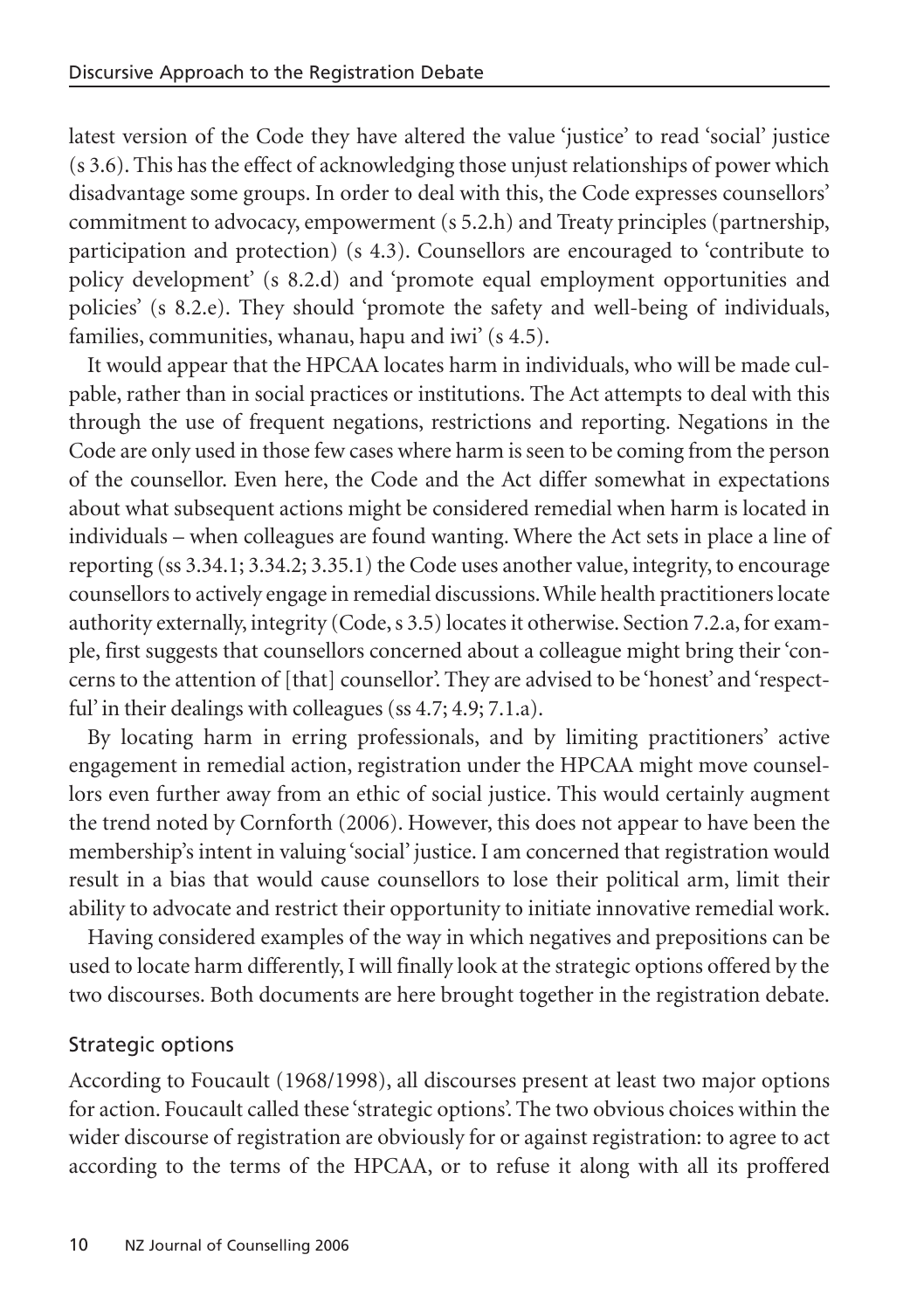benefits. Each stance sets in motion a chain of events with material implications – the writing of new scopes of practice, the possible division of NZAC membership, access to clients, pay disparity or renegotiation and so on. Discourses produce certain practices, and counselling practice will undoubtedly change as a result of taking either position.

The two documents represent discourses that offer different subject positions, different philosophies, different views of harm and different ways of acting. Can allegiance be owed to both? In Foucault's opinion, it is altogether possible. In fact, it is the very divergence of oppositional positions that ensures the continuance of a discourse. Discourses, for Foucault, are energised by 'one "idea" only, but based on two [or more] systems of choices' (Foucault, 1968/1998, p. 319). There is, however, a price to be paid. Binaries do not describe equal opposing relationships of power. Where binaries are concerned there is also dominance – one option will always have lesser status. Thus a choice in either direction only ensures the continuance of the partner pair.

Maintaining a balance or managing the tension, in this view, is not an option. It is my opinion that we must look beyond the dualism to find a creative solution. I find it helpful at this point to look for what other 'truth' has been excluded in discourses of registration.

Having considered the two obvious strategic options, to register or not, I now look to see what other action might be possible. I do this by tracking a fault, or line of fracture, where a linguistic slippage has been produced.

# **Omissions**

I find a discrepancy that works to exclude counsellors from an embodied version of health. Health practitioners manage 'physical or mental [not social] health' (HPCAA, s 1.5.1). Ministry of Health recommendations define counselling as a 'psychosocial intervention' (NZAC, n.d.). For those of us who are accustomed to the triumvirate bio/psycho/social, there is here a slippage. We appear to be invited to trade 'bio', embodied health, for a limited version of 'social'. It would also appear that 'physical' is to be restricted to the domain of medicine.

In accepting this definition we are invited to collude with the continued separation of mind and body. This restricted version of mental health does not sit well with an increased valuing of physical interventions in therapy or with wholistic practices. Outdoor cures, ecopsychology, hakomi, bioenergetics and Maori mental health models are all examples of practices that refuse to separate mind from body. In these extended versions 'bio' and the natural world are crucial components of mental health.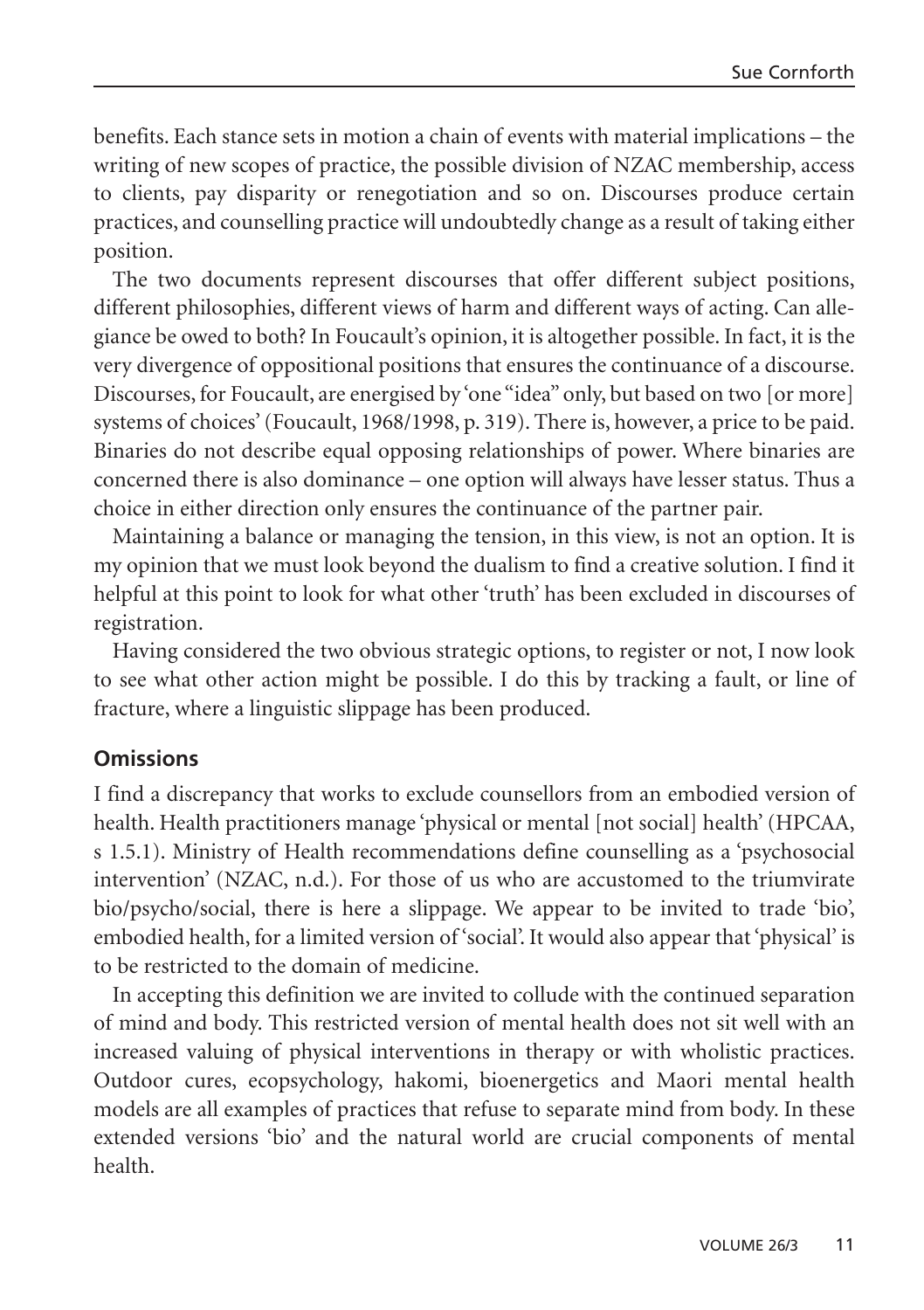This omission of relationship with the biological and natural world has ethical implications that have not yet been addressed by the Code. In the next section I consider some of these implications and the challenge they pose to our ethical mindfulness.

# Implications for environmentalism

Viewing mental health as something that is disembodied does have ethical implications. Firstly, our responsibility to our Treaty partners (Code, s 4.3) requires us to protect and support a more wholistic view. We need to guard against its erosion by Eurowestern dualistic frameworks. Secondly – and to me, this is the core issue at stake – none of us can any longer ignore our relationship with the natural world. To do so is a form of speciesism that is having disastrous consequences.

Many poststructural writers have brought the dualism mind/body under scrutiny, arguing for a less bounded form of existence (e.g. Grosz, 1994; Martin, 1997). Some go further and place the biosphere in direct relationship with the psyche (Fisher, 2002; Metzner, 1999). Both the HPCAA and the Code omit any reference to the natural environment. Where, then, is our responsibility to the rest of the world – to ongoing relationship, responsible caring and partnership with other species and the rest of the planet? Sterba (2001) sees three important contemporary challenges to ethics: multiculturalism; feminism and environmentalism. While the first two are on the NZAC membership's agenda, speciesism, together with the rights, recognition and compensations we might afford the natural world, has not yet entered our ethical debates.

While the NZAC Code is put forward as a 'living document' and an ongoing basis for discussion and debate, we have no such guarantee from the HPCAA. Its restrictions do not encourage the type of debate that might redefine what it is to be alive. Its vision is restrained, while the challenges we face are immediate and life-threatening. Our decisions have significant consequences for the future.

# **Concluding thoughts**

I conclude from the brief examples taken here that registration under the HPCAA could threaten the core beliefs of counselling. I am not averse to a major redirection of the profession *per se* – indeed, I might argue that it is necessary – but I would like any such re-evaluation to take into account the points with which I began this article. Furthermore, I think counsellors are admirably positioned to address these problems in terms of their current ethical position, their practical experience, their interdisciplinary theoretical knowledge base and their developing interest in research. Whether they will have the freedom to do so under registration, and whether the membership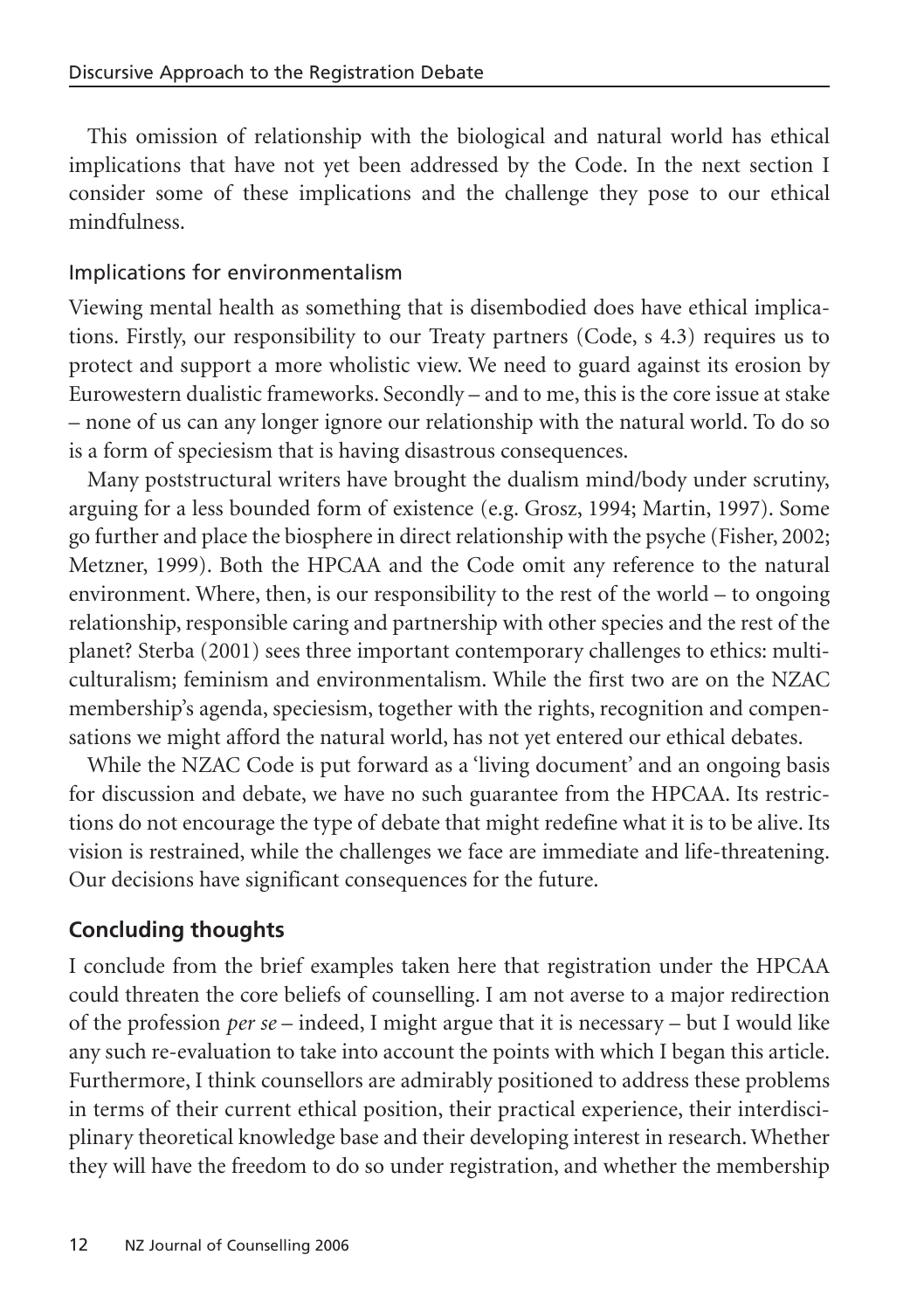is interested in pursuing these topics, is another matter. For the moment, I here conclude that registration under the HPCAA could require significant rewriting of the current Code. Counsellors may have to:

- **•** Revert to an ethic of beneficence.
- **•** Abandon partnership as an ideal.
- **•** Move further away from an ethic of social justice.
- **•** Reinterpret responsible caring as being responsible to the Act, rather than to the client.
- **•** Abandon integrity in favour of conformity.
- **•** Remove reference to biological interventions and wholistic practice.
- **•** Foreclose on options to accept environmental responsibility.

Whether or not negotiations can work with, or find a way around these concerns is yet to be seen. The HPCAA does provide some provision for the authority to rewrite and alter the scopes of practice. Whether this will amount to more than the 'accommodation' and supplementary 'processes [that will] be put in place' reported by McFelin et al.(2006) is yet to be seen. Perhaps more hopeful is the potential for influence seen by McLeod (2004) in developing an innovative practice-based research culture. In the meantime, I will end with a final note from the Code, which states 'counsellors working in a team with other professionals should seek respect for counselling ethics from the team' (s 7.4.d). The issue may not after all be about whether or not to register, but how committed counsellors are to their own ethical guidelines, and how firmly they are prepared to stand by them. Even more importantly, how committed are we to a culture of ongoing ethical mindfulness that does not limit our potential to find creative solutions at a time when they may be most needed?

# Acknowledgement:

I would like to acknowledge the generous support and helpful advice of Kathie Crocket in her critique of this paper.

# References

Benjamin, J. (1986). A desire of one's own: Psychoanalytic feminism and intersubjective space. In T. de Laurentis (Ed.), *Feminist studies critical studies*, pp. 78–101. Bloomington: Indiana University Press.

Bond, T. (2000). *Standards and ethics for counselling in action* (2nd ed.). London: Sage.

Burman, E. (1991). What discourse is not. *Philosophical Psychology, 4* (3): 325–42.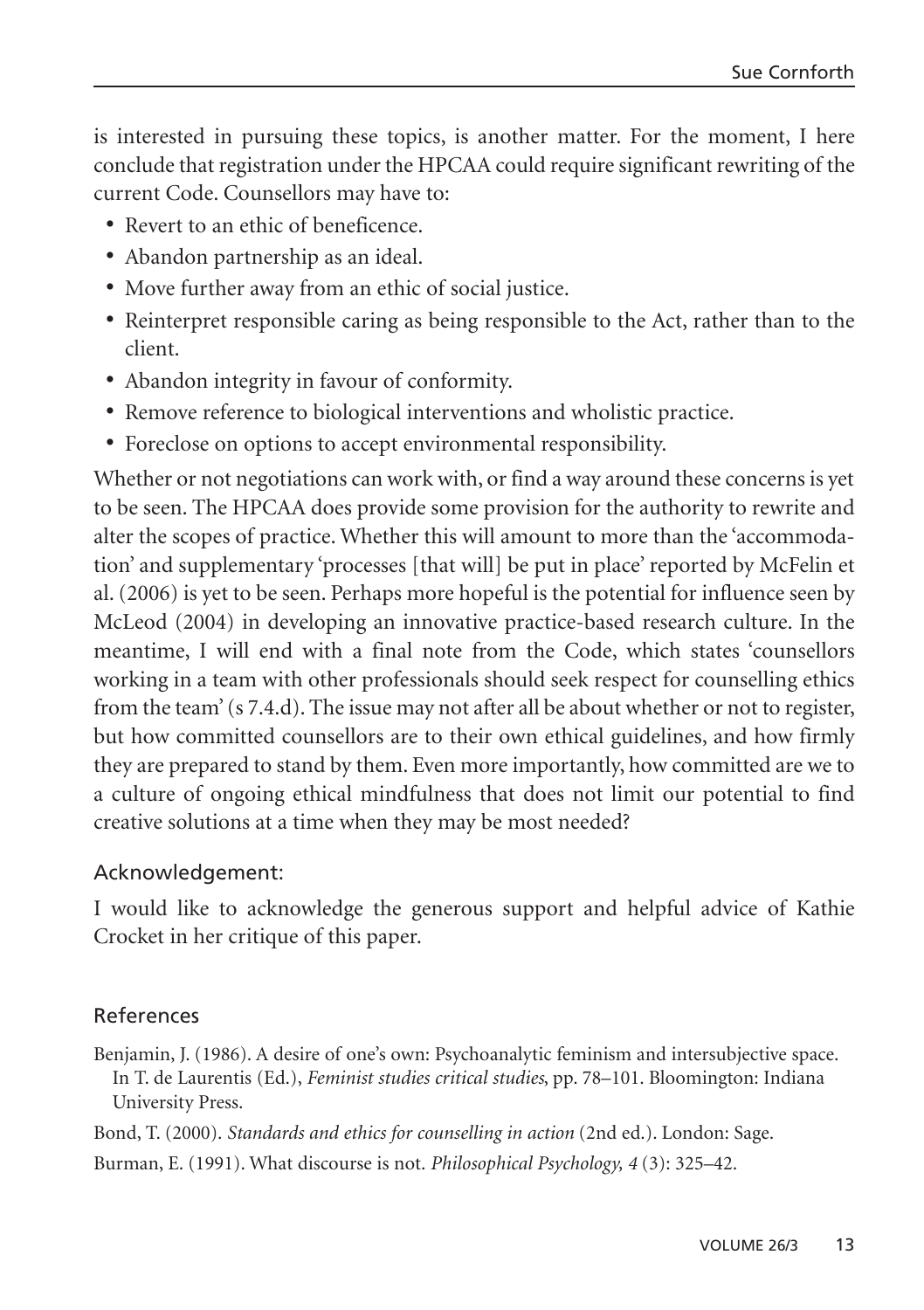- Chantler, K. (2005). From disconnection to connection: 'Race', gender and the politics of therapy. *British Journal of Guidance and Counselling, 33* (2): 239–56.
- Cochrane, A. (1999). *Effectiveness and efficiency: Random reflections on health services.* London: RSM Press.
- Cooper, M. (2005). Therapists' experiences of relational depth: A qualitative interview study. *Counselling and Psychotherapy Research, 5* (2): 87–96.
- Cornforth, S. (2006). *Controversies in counselling: Rethinking therapy's ethical base*. Doctoral thesis. Wellington: University of Victoria.
- Crocket, K. (1999) Supervision: A site of authority production. *New Zealand Journal of Counselling, 20* (1): 75–83.
- Dale, A. (2003). ACC News. *NZAC Newsletter, 24* (1): 26–30.
- Davies, B. (1991) The concept of agency: A feminist, poststructural analysis. *Postmodern Critical Theorising, 30*: 42–53.
- Davies, B. (1996). *Power, knowledge, desire: Changing school organisation and management practices*. Canberra: Department of Employment, Education, Training and Youth Affairs.
- Erskine, R. (1993). Inquiry, attunement and involvement in the psychotherapy of dissociation. *Transactional Analysis Journal, 21* (2): 63–76.
- Fairclough, N. (1992). *Discourse and social change*. Cambridge: Polity Press.
- Fisher, A. (2002). *Radical ecopsychology: Psychology in the service of life*. Albany: State University of New York Press.
- Foucault, M. (1968/1998). On the archaeology of the sciences: Response to the Epistemology Circle. In J. Faubion (Ed.), *Michel Foucault: Aesthetics, method and epistemology*, pp. 297–335 (R. Hurley & others, trans.). Vol. 2, *Essential Works of Foucault* 1954–1985. London & New York: Allen Lane, Penguin Press.
- Foucault, M. (1972) *The archeology of knowledge and the discourse on language* (A. Sheridan, trans.). New York: Pantheon Books.
- Gergen, K. (1989). Warranting voice and the elaboration. In J. Shotter & K. Gergen (Eds), *Texts of identity*, pp. 70–82. London: Sage.
- Gore, J. (1992). What we can do for you! What can 'we' do for 'you'?: Struggling over empowerment in critical and feminist pedagogy. In C. Luke & J. Gore (Eds), *Feminisms and critical pedagogy*, pp. 54–73. New York: Routledge.

Grosz, E. (1994). *Volatile bodies: Towards a corporeal feminism*. St Leonards, NSW: Allen & Unwin.

- Hargarden, H. & Sills, C. (2002). *Transactional Analysis: A relational perspective*. East Sussex, USA, Canada: Brunner-Routledge.
- Health Practitioners Competence Assurance Act (2003).
- Held, V. (Ed.) (1995). *Justice and care: Essential readings in feminist ethics*. Boulder, CO: Westview Press.

Martin, E. (1997). The end of the body? In R. Lancaster &. M. di Leonardo (Eds), *The gender and sexuality reader*, pp. 543–58. New York: Routledge.